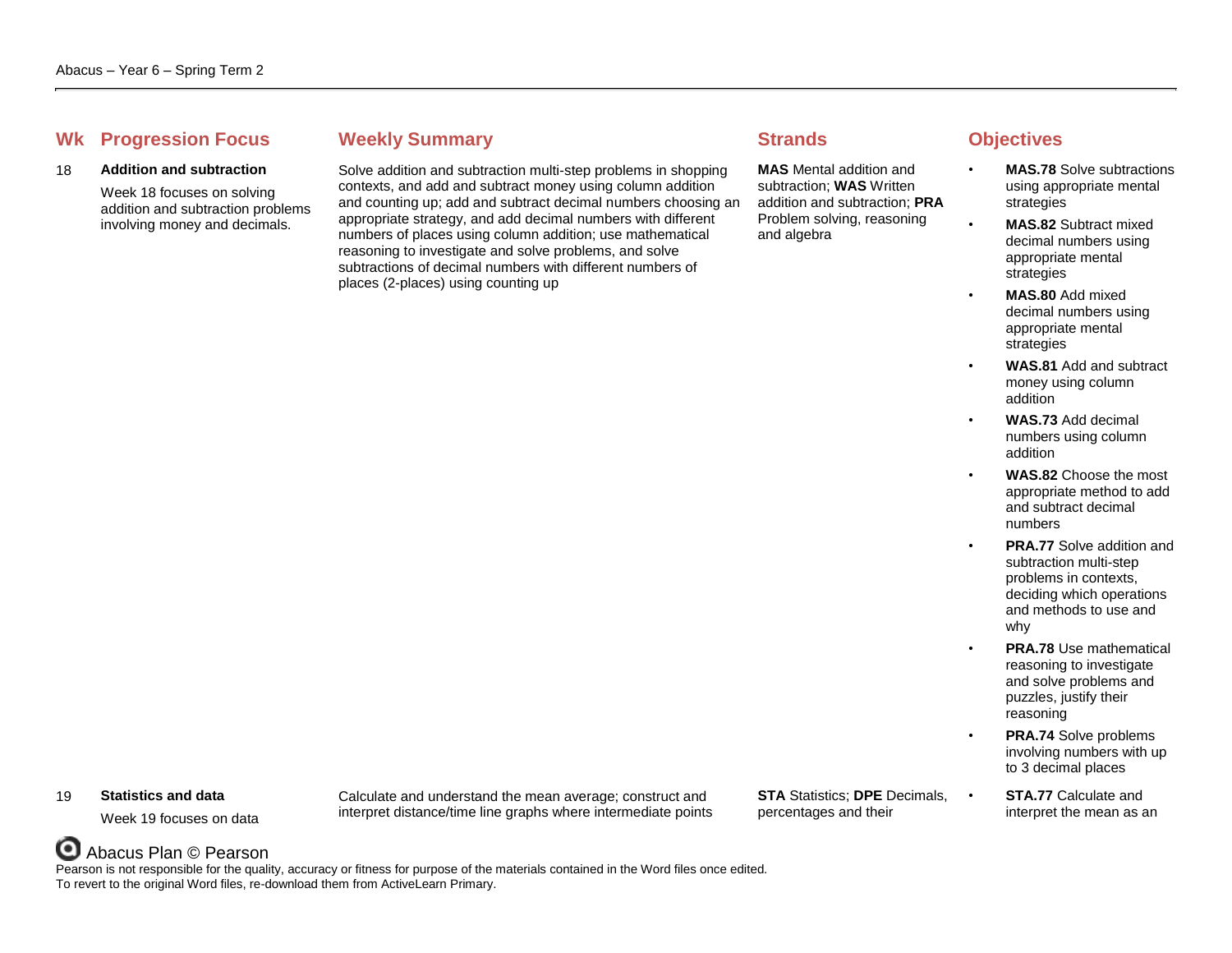representation and manipulation, including line graphs, pie charts and the use and calculation of averages.

have meaning, including conversion line graphs; understand pie charts are a way of representing data using percentages, interpret and construct pie charts

equivalence to fractions average

- **STA.81** Interpret, construct and solve problems using distance/time line graphs where intermediate points have meaning
- **STA.82** Interpret, construct and solve problems using a conversion graph to convert measures
- **STA.83** Interpret and construct pie charts and use these to solve problems
	- **DPE.83** Solve problems involving the calculation of percentages and the use of percentages for comparison
- **GPD.77** Describe and mark positions on the full co-ordinate grid (all four quadrants)
- **GPD.80** Translate a polygon by adding or subtracting a number to one co-ordinate
- **GPD.81** Find missing coordinates for a vertex on a polygon
- **GPD.82** Reflect simple shapes in both the x-axis and the y-axis
- **GPD.83** Move a shape to a diagonally opposite quadrant by changing the signs of all its co-ordinates
- **GPD.84** Draw and translate simple shapes on the co-ordinate plane, and reflect them in the axes
- **NPV.81** Round any whole number to a required

### 20 **Coordinate geometry; angles**

Week 20 focuses on position on a 4-quadrant coordinate grid, with polygons being plotted, translated and reflected; the week concludes with angle theorems.

Read and plot coordinates in all four quadrants, draw and translate simple polygons using coordinates and find missing coordinates for a vertex on a polygon; draw and reflect simple polygons in both the x-axis and y-axis using coordinates; find unknown angles around a point, on a line, in a triangle or vertically opposite and in polygons where diagonals intersect

**GPD** Geometry: position and direction; **NPV** Number and place value; **PRA** Problem solving, reasoning and algebra; **GPS** Geometry: properties of shapes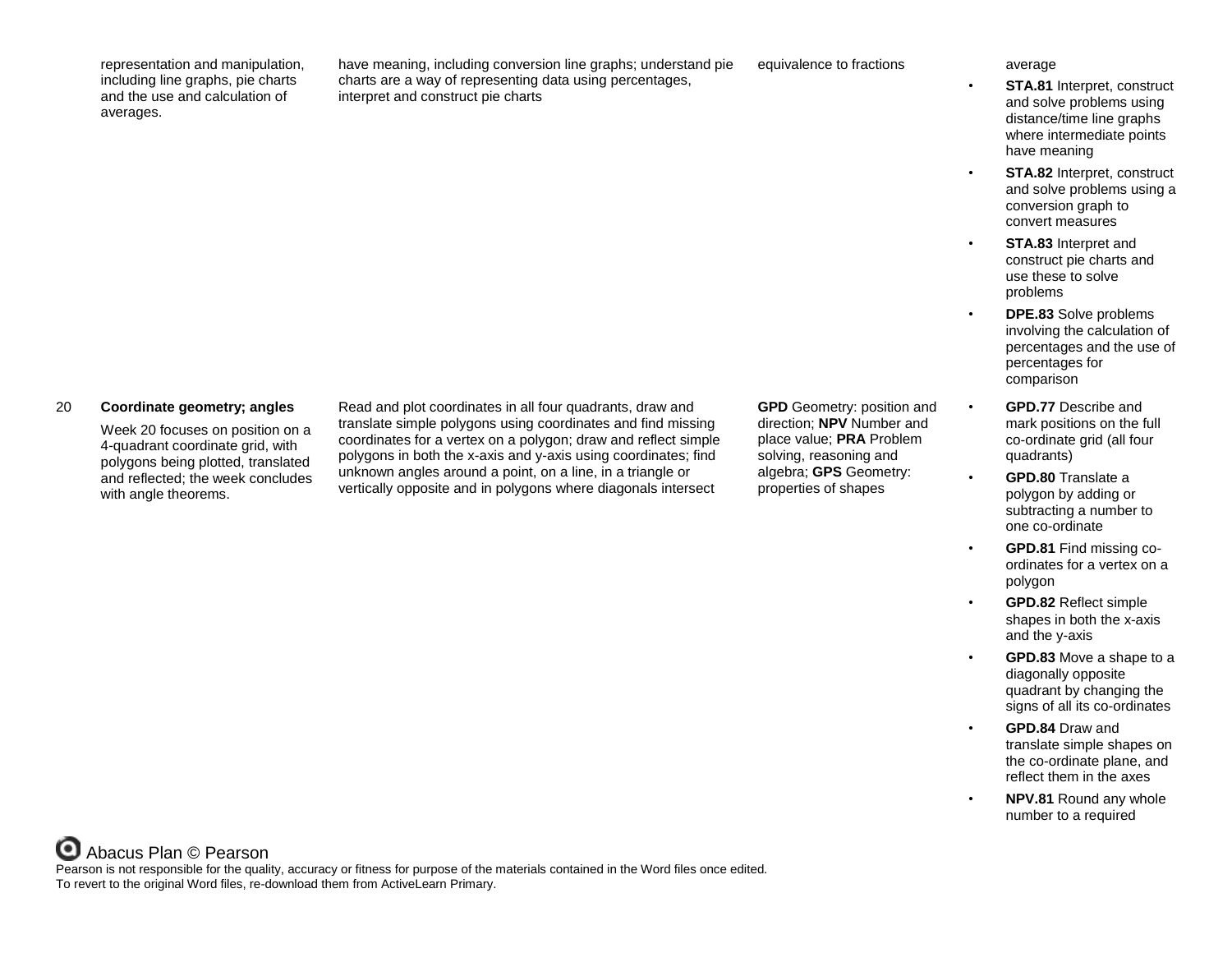### 21 **Multiplication and division**

Week 21 focuses on the use of written algorithms in multiplying and dividing large numbers; both long and short versions of these methods are taught.

Multiply 4-digit numbers including those with two decimal places by 1-digit numbers; use long multiplication to multiply 4-digit numbers by numbers between 10 and 30, including those with two decimal places; revise using short division to divide 4-digit by 1-digit and 2-digit numbers including those which leave a remainder, and divide the remainder by the divisor to give a fraction, simplifying where possible, and make approximations; use long division to divide 4-digit by 2-digit numbers, and use a systematic approach to solve problems

**WMD** Written multiplication and division; **PRA** Problem solving, reasoning and algebra degree of accuracy

- **PRA.75** Solve problems involving addition, subtraction, multiplication and division
	- **GPS.82** Recognise angles where they meet at a point, are on a straight line, or are vertically opposite, and find missing angles
- **WMD.64** Use short multiplication to multiply 4 digit numbers by 1-digit numbers
- **WMD.76** Use short multiplication to multiply money, e.g. £46·29 by 1 digit numbers
- **WMD.86** Use long multiplication to multiply 3 and 4-digit numbers with 2 decimal places by numbers between 10 and 30
- **WMD.83** Use short division to divide 4-digit numbers by 1-digit numbers, including those with a remainder
- **WMD.87** Use long division to divide 4-digit numbers by 2-digit numbers
- **PRA.75** Solve problems involving addition, subtraction, multiplication and division
- **PRA.81** Use estimation to check answers to calculations and determine, in the context of a problem, an appropriate degree of accuracy
- **PRA.83** Generalise relationships between

### 22 **Algebra; ratio**

Week 22 focuses on the use of

Generalise a relationship between pairs of numbers, express simple formulae in words, then using letters; describe and

**PRA** Problem solving, reasoning and algebra; **FRP**

# Abacus Plan © Pearson

Pearson is not responsible for the quality, accuracy or fitness for purpose of the materials contained in the Word files once edited. To revert to the original Word files, re-download them from ActiveLearn Primary.